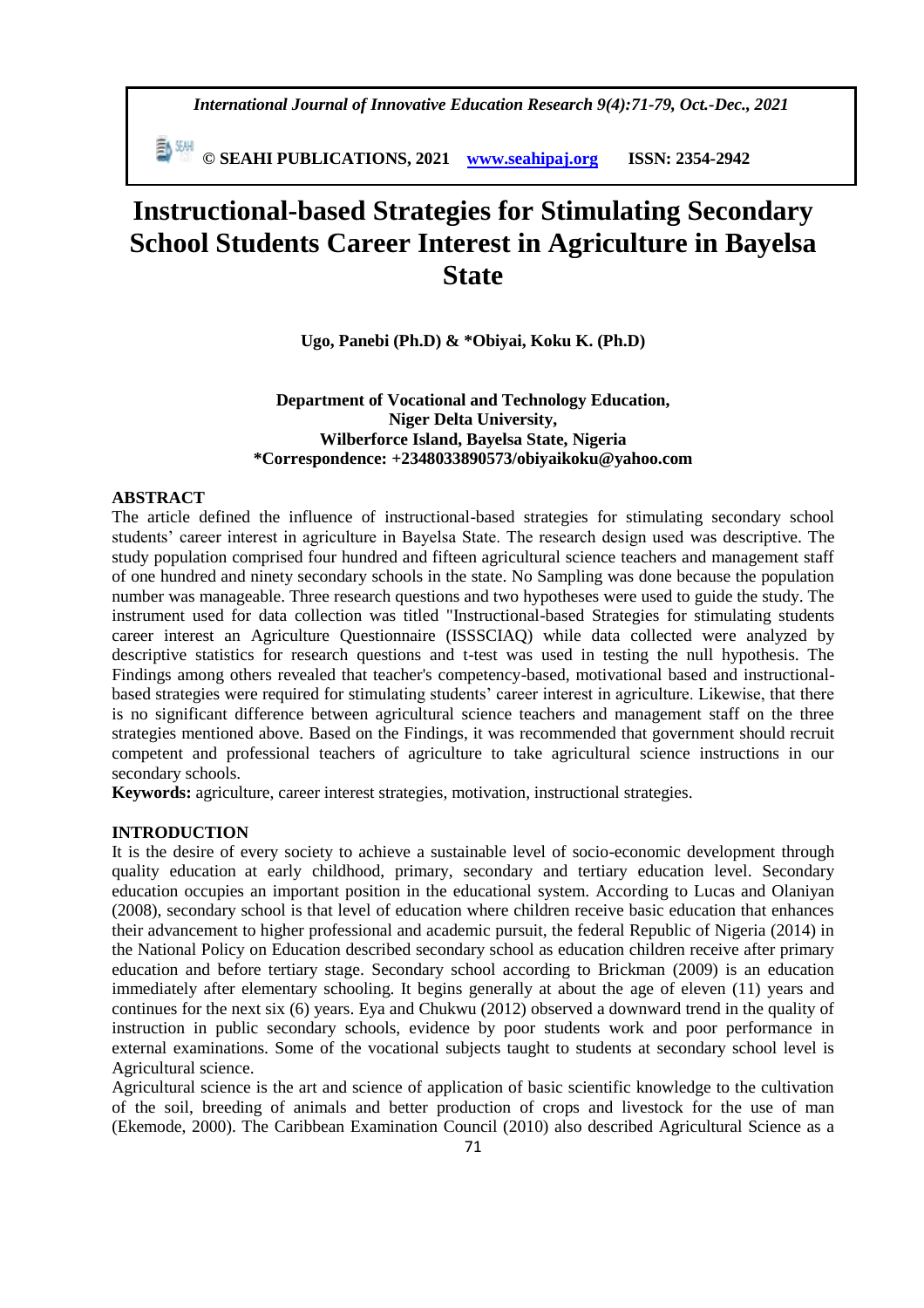subject that allows students to develop knowledge and understanding of the interaction between the component parts of agriculture, and the scientific principles that explain processes that take place when agricultural inputs are transformed into outputs. The concept of agriculture as a science extends beyond the farm as it may also be conducted in the laboratory, classroom and any other enabling environment at primary, secondary and post-secondary levels.

With regards to secondary school, Agricultural Science deals with the teaching of how to grow crops, rear animals or livestock and perform other operations that ensure expansion of knowledge in the subject at Junior and Senior secondary school levels. At the secondary school level, Baba (2010) highlighted some of the main objectives of the teaching and learning of agricultural science to include: enabling students acquire basic knowledge and practical skills in agriculture, preparing students for further studies in agriculture and stimulating and sustaining students' interest in agriculture. It is the-opinion of the authors that only trained agricultural science teachers should be made to teach the subject. This is because they have all it takes to make the subject look interesting.

Career interest is mostly seen as a course of successive situations that make up a person's occupation. It is a process used to describe an individual's life time of learning and work. This position was shared by Akinloye (1998), who defined career as the sequence of positions occupied by a person during the course of a life time. In the opinion of Shertzer and Stones (1987), career interest is the sequence of the major positions occupied by a person throughout his pre-occupational life, including work related roles, such as those of an employee, pensioner, family and civil roles. Education and work are inseparable and so Watts (1993) pointed out that one works to learn, as one learns to work.

Onanuga (1991) identified four steps that are required to develop interest in a career which include: knowing about available opportunities; the source of information; knowing important fact about jobs; and how to make a choice through stimulation.

To stimulate- means- to cause somebody to become interested in or excited about something. According to, San Diego City College (2013), efforts to stimulate students' career must include: introducing stimulating ideas about the subject, inspiring students to set and achieve goals which really challenge them, stimulating students to intellectual efforts beyond that required by most courses and demonstrating the importance and significance of that subject matter.

Strategy refers to a plan of action designed to achieve a particular goal. In the view of Afro (1999), strategy is a broad term of activities to achieve objectives. In the context of this study, strategies are important frameworks that can be adopted to encourage student's career interest in Agriculture in secondary and tertiary institutions. The report of United Nations Education, Science and Cultural Organization [UNESCO, 2000) identified three major strategies that stimulate students' interest in school subjects which include: the quality and competence of the teachers, motivational incentives and instructional strategies. Therefore, one could link the present poor career interest of students in agriculture to incompetence of the teachers, motivational incentives to stimulate the students' career interest and obsolete instructional strategies in schools. It is based on this bedrock that this study was carried out to investigate instructional-based strategies for stimulating secondary school students' career interest in Agriculture Science.

### **Purpose of Study**

The main purpose of study is to investigate instructional-based strategies for stimulating secondary school students' career interest in Agriculture in Bayelsa State, Nigeria. The study specifically identified:

- i. Teachers' competency-based strategies for stimulating students' career interest in Agricultural science,
- ii. Motivational-based strategies for stimulating students' career interest in agricultural science.
- iii.Instructional-based strategies for stimulating students' career interest in agricultural science.

#### **Research Questions**

Based on the specific purposes of the study, the study answered the following research questions:

- i. What are the-opinions of Agricultural Science teachers and school management on teachers' competency-based strategies for stimulating students' career interest in agricultural science?
- ii. What are the Opinions of Agricultural Science teachers and school management on motivationalbased strategies for stimulating students' career interest in agricultural science?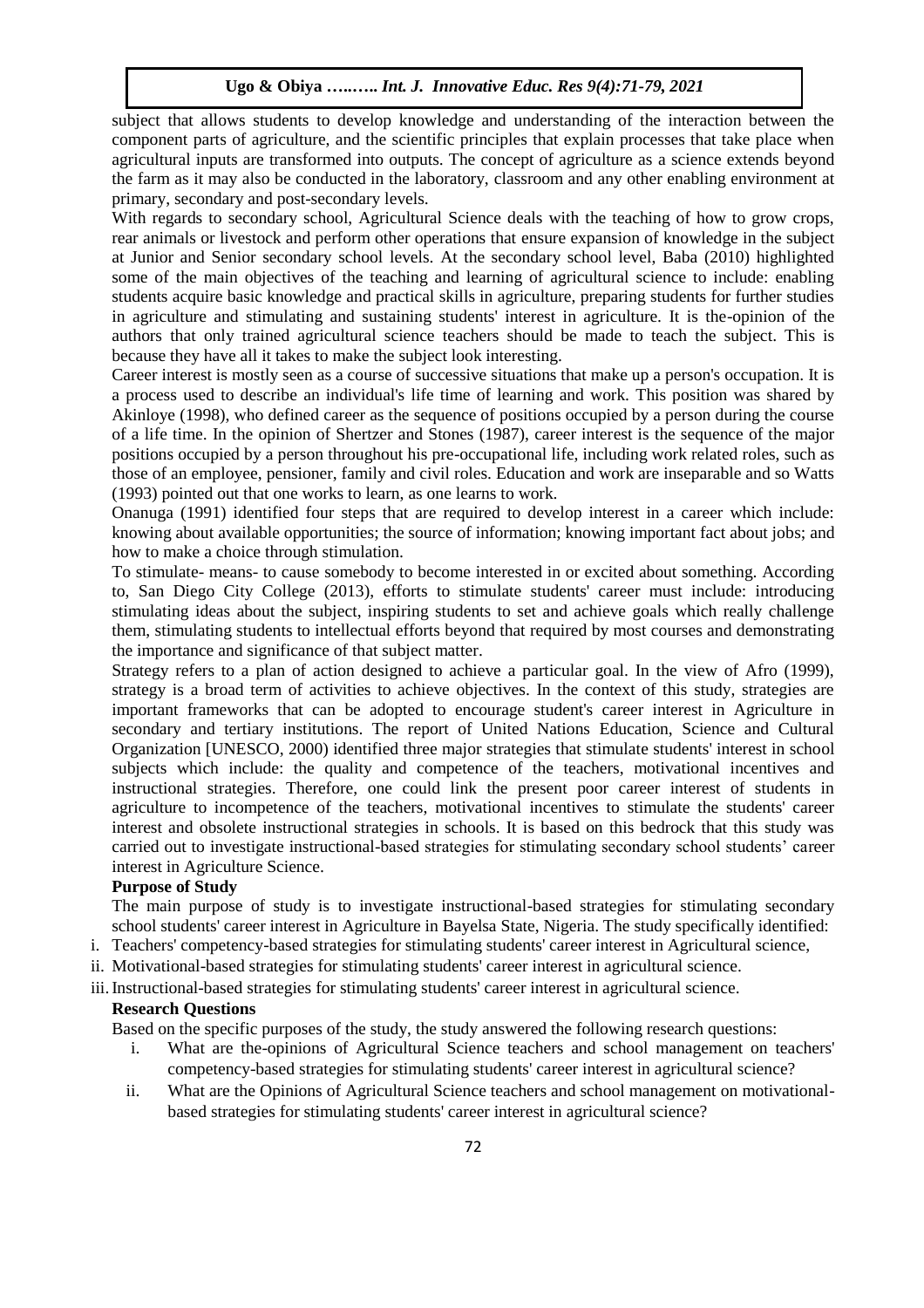iii. What are the opinions of Agricultural Science teachers and school management on instructionalbased strategies for stimulating students' career interest in agricultural science?

## **Hypotheses**

- i. There is no significant difference in the mean ratings of teachers of agricultural science and school management on teachers' competency-based strategies for stimulating students' career interest in agricultural science?
- ii. There is no significant difference in the mean ratings of teachers of agricultural science and school management on motivational-based strategic for stimulating students' career interest in agricultural science.

## **METHODOLOGY**

The study adapted a descriptive survey-design. According to Ali (2007), a descriptive survey design is a method of data collection using questionnaires to collect data from a sample that has been selected to represent a population to which the findings of the data analysis can be generalized. The population for the study was 415 subjects, made up of all the 83 principals, 83 vice principals and 249 teachers of agricultural science in public secondary schools in Bayelsa State. Due to the manageable size, ''the entire population of 415 subjects (166 school management and 249 agricultural science teachers.) were involved in -the study; therefore, there was no sampling.

The instrument for data collection for the study was a 35-item structured questionnaire titled: ''Instructional-based Strategies for Stimulating Students' career interest in Agriculture Questionnaire (ISSSCIAQ)". The questionnaire was structured on a 4-pont Likert scale of Strongly Agree, (SA); Agree (A); Disagree (D) and Strongly Disagree (SD) with corresponding rating values of 4, 3, 2 and 1 respectively.

The instrument was given to three experts in Faculty of Education, Niger Delta University for face and content validity. The reliability of l-SSSCIAQ was done using Cronbach Alpha of Correlation and a value of 0.88 was obtained.

The researchers administer 415 copies-of questionnaire with the help of five research assistants. 398 copies were retrieved-representing 95.5%. The data collected was analyzed by descriptive statistics (mean) while;-t-test statistics was used for testing the null hypotheses at 0.05 level of significance. Mean decision point indicating 2.50and above was considered agreed while items with mean values less than 2.50 was regarded as Disagreed.

On the null hypotheses tested, the hypothesis of no significant difference was accepted for items whose tcalculated (t-cal) values were less than the t-critical value of 1.96 at 0.05 level of significance.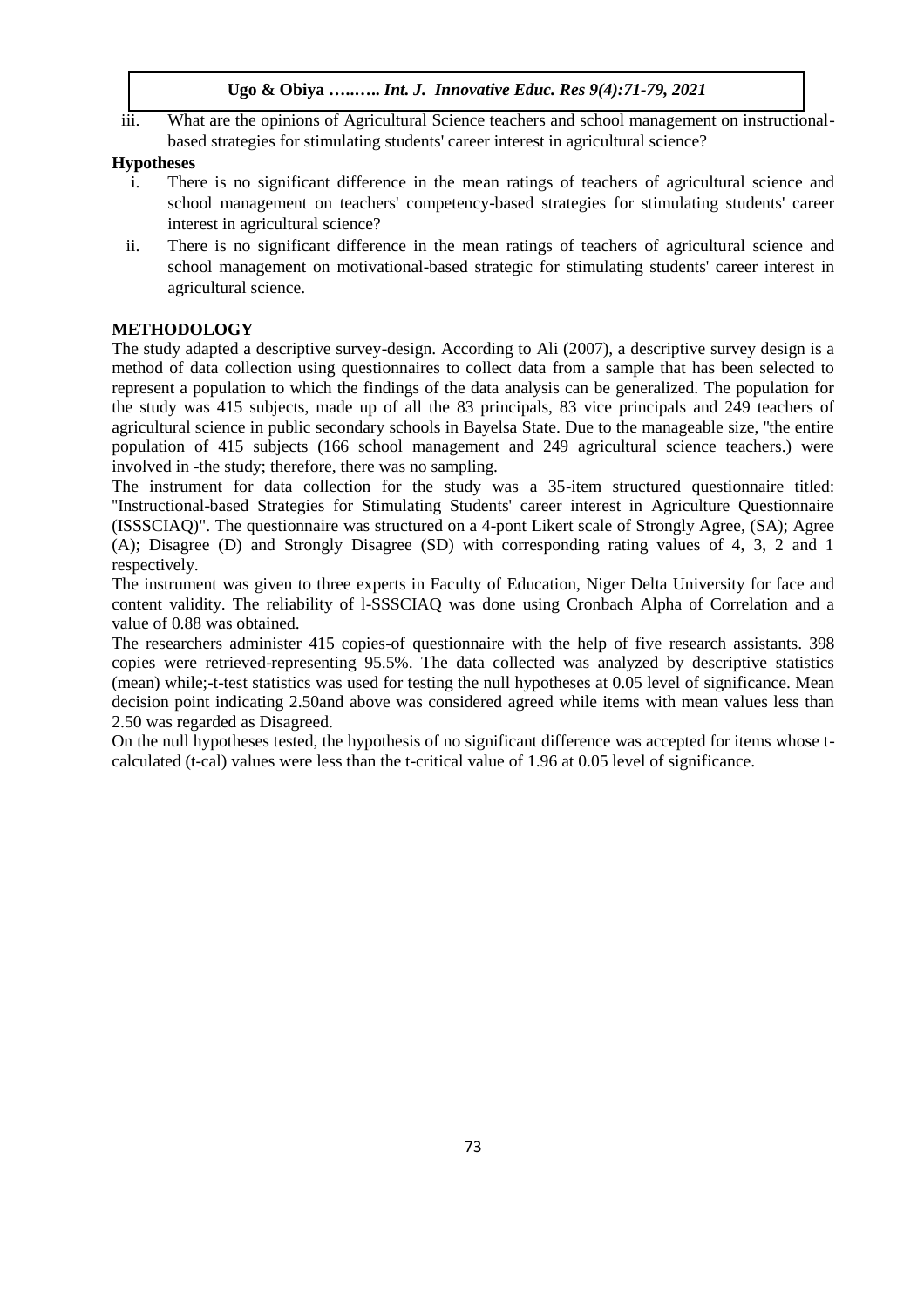### **RESULTS**

#### **Research Question One**

*What are the opinions of Agricultural Science teachers and school management on teachers' competencybased strategies for stimulating students' career interest in agricultural science?* 

The data answering research question one are presented in Table 1.

Table 1: Mean ratings of the Responses of Teachers of Agricultural Science and school Management on Teachers' Competency-based Strategies for ...Stimulating Students', Career Interest in Agriculture.  $(N = 398)$ .

| S/N            | Item statement                                      | X    | X    | Means   | <b>SD</b> | <b>RMK</b>   |
|----------------|-----------------------------------------------------|------|------|---------|-----------|--------------|
|                |                                                     |      |      | Average |           |              |
| 1              | Having experience and competence in handling        | 3.63 | 3.57 | 3.60    | 0.72      | $\mathbf{A}$ |
|                | instruction in agricultural Science.                |      |      |         |           |              |
| $\overline{c}$ | Recruiting qualified teachers that are competent to | 3.41 | 3.67 | 3.54    | 0.69      | $\mathsf{A}$ |
|                | handle instruction in Agricultural Science.         |      |      |         |           |              |
| 3              | Frequent in service or expertise training of the    | 3.76 | 3.73 | 3.75    | 0.77      | $\mathsf{A}$ |
|                | teachers on response professional skills for        |      |      |         |           |              |
|                | effective teaching                                  |      |      |         |           |              |
| 4              | Making Agricultural science teachers handle         | 3.50 | 3.73 | 3.61    | 0.76      | A            |
|                | classes according to their level of experience.     |      |      |         |           |              |
| 5              | Support conference, workshop and seminar to         | 3.53 | 3.55 | 3.54    | 0.74      | $\mathsf{A}$ |
|                | boost their competence and expertise in teaching    |      |      |         |           |              |
| 6              | Competency in career counseling to agricultural     | 3.56 | 3.51 | 3.54    | 0.84      | $\mathsf{A}$ |
|                | science student                                     |      |      |         |           |              |
| 7              | Specification of future job requirement to form the | 3.57 | 3.69 | 3.63    | 0.80      | $\mathsf{A}$ |
|                | basis for training and developments of teachers     |      |      |         |           |              |
| 8              | Demonstrating the required ability and skill to     | 3.43 | 3.44 | 3.43    | 0.76      | $\mathsf{A}$ |
|                | avoid loss of interest by students.                 |      |      |         |           |              |
| 9              | Teach with the required competence to increase      | 3.41 | 3.49 | 3.45    | 0.71      | $\mathsf{A}$ |
|                | students' satisfaction in learning agricultural     |      |      |         |           |              |
|                | science.                                            |      |      |         |           |              |
| 10             | Display required teaching experience to students'   | 333  | 3.46 | 3.40    | 0.80      | $\mathbf{A}$ |
|                | interest in learning agric. science.                |      |      |         |           |              |
|                | <b>Grand Mean Response Scores</b>                   | 3.51 | 3.58 | 3.54    | 0.76      | $\mathbf{A}$ |

Note:  $X_T$  = Mean of Teachers;  $X_M$  = Mean of school management, A – Agreed

The data presented in Table l showed that the mean average of the responses of the respondents on the 10 items in the table ranged from 3.40 to 3.75 which are all greater than the cut-off point value of 2.50 on 4 point, ratings- scale. This indicated that the 10 identified items in the Table are teachers' competency-based strategies for stimulating students' career interest in agricultural science. The standard deviation of the 10 items ranged from 0.69 to 0.84 which implied that the responses of the respondents are close to one another and the mean.

#### **Hypothesis One**

HO<sub>I</sub>: There is no significant difference 'in the mean ratings of teachers of agricultural science and school management on teachers' competency-based strategies for stimulating students' career interest in agricultural science?

The data for testing hypothesis one are presented in table 2

Table 2: t-test statistics of the, Response of Agricultural Science and School management on Teachers competency-based Strategies for Stimulating students' Career Interest in Agricultural Science.

| S/N | droup                       |     |      | SD   | DF  | t-cal     | t-critical | Decision  |
|-----|-----------------------------|-----|------|------|-----|-----------|------------|-----------|
|     | Agric Science Teachers      | 241 |      | 0.54 |     |           |            |           |
|     |                             |     |      |      | 396 | $_{0.87}$ | .96        | <b>NS</b> |
|     | Secondary School Management | 157 | 3.58 | 0.61 |     |           |            |           |

Note: NS = *Not Significant; Level of Sig. 0.05*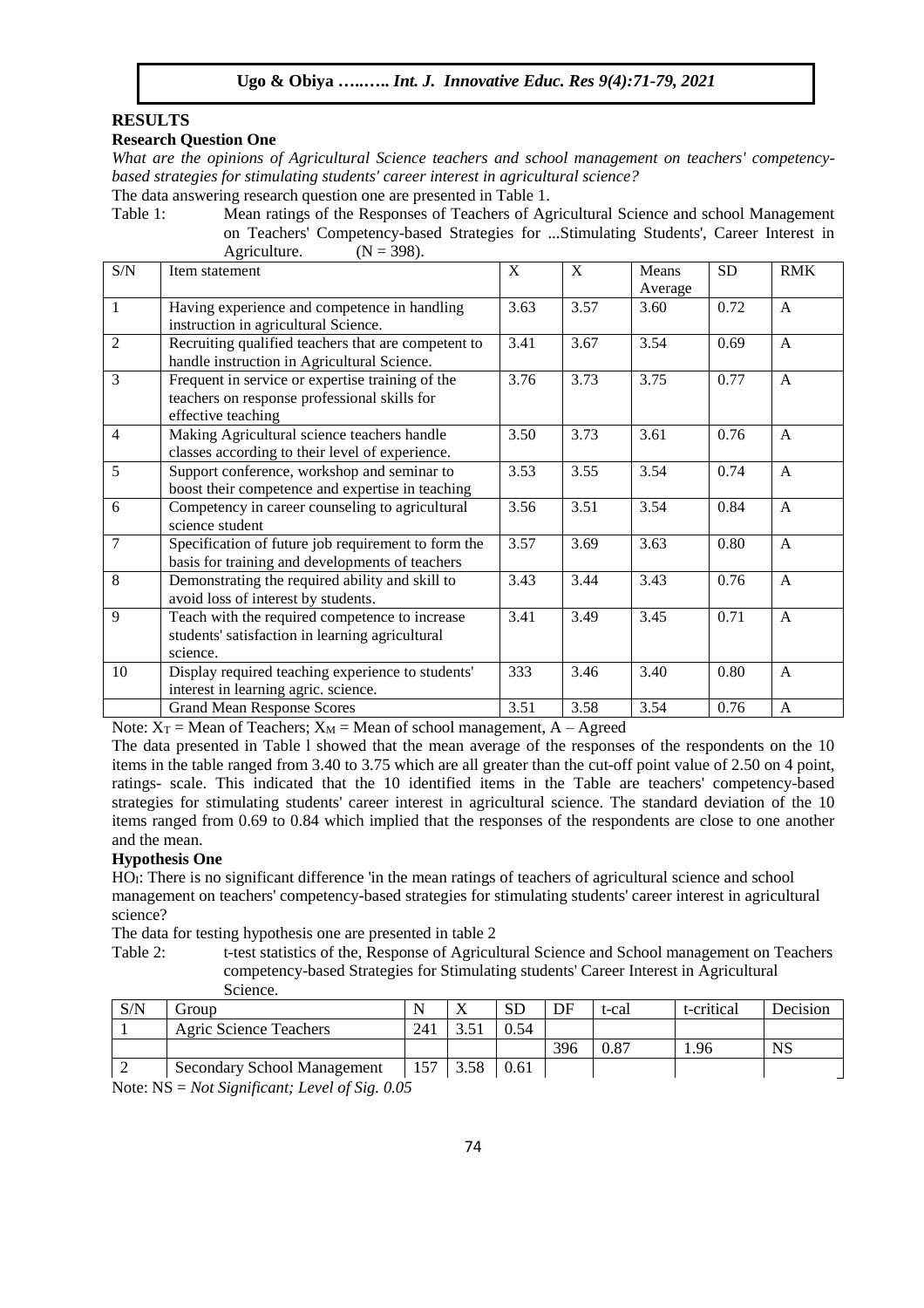The data presented on the t-test statistics in Table 2 above revealed that the t-test calculated (t-cal) value of 0.87 was less than the t-critical value of 1.96 at 0.05 level of significance. This indicated that there is no significant ( $p < 0.05$ ) difference between the mean ratings of the responses of teachers of agricultural science and school management on teacher's competency-based strategies for stimulating students' career interest in agricultural science. Therefore, the null hypothesis of no significant

 $(p< 0.05)$  difference in the mean ratings of the responses of the two groups of respondents is accepted. **Research Question Two**

*What are the opinions of Agricultural Science teachers and school management on motivational-based strategies for stimulating students' career interest in agricultural science?*

The data for answering research question are presented in Table 3.

Table 3: Mean Ratings of the Responses of Teachers of Agricultural Science and School Management on Motivational-based Strategies for Stimulating Students' Career Interest in Agriculture (N= 398)

| S/N            | <b>Item Statements</b>                                                                                                              |           |       | Mean    |           |              |
|----------------|-------------------------------------------------------------------------------------------------------------------------------------|-----------|-------|---------|-----------|--------------|
|                |                                                                                                                                     | $\rm X_T$ | $X_M$ | Average | <b>SD</b> | <b>RMK</b>   |
| $\mathbf{1}$   | Expose students about job careers in agriculture                                                                                    | 3.55      | 3.57  | 3.56    | 0.70      | $\mathsf{A}$ |
| $\overline{2}$ | Awarding best graduating students of agricultural science<br>with material gift and prizes                                          | 3.60      | 3.65  | 3.62    | 0.68      | $\mathsf{A}$ |
| 3              | Organizing scholarship for best' graduating student of<br>agriculture.                                                              | 3.39      | 3.35  | 3.37    | 0.82      | $\mathsf{A}$ |
| $\overline{4}$ | Inviting agricultural firms and companies to come to school<br>to sensitize students interest in agriculture                        | 3.44      | 3.57  | 3.50    | 0.69      | $\mathsf{A}$ |
| 5              | Taking students of agricultural science to some notable<br>agricultural farms for excursion.                                        | 3.48      | 3.43  | 3.45    | 0.63      | $\mathsf{A}$ |
| 6              | Organize secondary school students into farmers youth club.                                                                         | 3.68      | 3.48  | 3.58    | 0.98      | $\mathsf{A}$ |
| 7              | Maintain a standard school farm for practical experience of<br>the students.                                                        | 3.44      | 3.40  | 3.42    | 0.96      | $\mathsf{A}$ |
|                | Encourage and give soft loans to school levers to practice<br>small scale farming on graduation before admission to<br>institution. | 3.50      | 3.48  | 3.49    | 0.88      |              |
|                | Organize agricultural shows and exhibitions in school on<br>regular basis.                                                          | 3.57      | 3.27  | 3.39    | 0.84      | $\mathsf{A}$ |
|                | Invite successful modern farmers as resource persons to<br>come and deliver lecture to, students on lucrativeness of<br>farming.    | 3.58      | 3.49  | 3.53    | 0.79      | $\mathsf{A}$ |
|                | <b>Grand Mean Response Scores</b>                                                                                                   | 3.52      | 3.47  | 3.49    | 0.78      | $\mathbf{A}$ |

Note:  $X_T$  = Mean of Teachers;  $X_M$  = Mean of school management, A – Agreed; N = Number of Respondents From the data presented in Table 3 above, it was revealed that the mean average of the responses of the respondents the 10 items ranged .from 3.37 to 3.62 which are all greater than the cut-off point value of 2.50 on 4 point ratings scale. This implied that the 10 identified items in the Table are motivational-based strategies for stimulating students' career interest in agricultural science. The standard deviation of the 10 items-ranged from 0.63 to 0.98 which implied that the responses of the respondents are close to another and the mean. **Hypothesis Two**

HO2: There is no significant difference in the mean ratings of teachers of agricultural science and school management, on motivational-based strategies for stimulating students' career interest in agricultural science? The data for testing hypothesis two are presented in Table 4.

Table 4: t-test Statistics of the. .Response of Agricultural Science and School Management on Motivational-based Strategies 'for Stimulating Students' Career Interest in Agricultural science

| $1.10011$ with $0.10011$ $0.00000$ $0.01000$ $0.0000$ $0.011$ $0.0011$ $0.00000$ |     |      |           |      |       |            |           |  |  |
|----------------------------------------------------------------------------------|-----|------|-----------|------|-------|------------|-----------|--|--|
| Groups                                                                           |     |      | <b>SD</b> | DF   | t-cal | t-critical | Decision  |  |  |
| Agricultural Science Teachers                                                    | 241 | 3.52 | 0.70      |      |       |            |           |  |  |
|                                                                                  |     |      |           | 3.96 | 1.38  | 1.96       | <b>NS</b> |  |  |
| Secondary School Management                                                      | 157 | 3.47 | 0.63      |      |       |            |           |  |  |

*Note: NS - Mot Significant; Level of Sig. 0.05*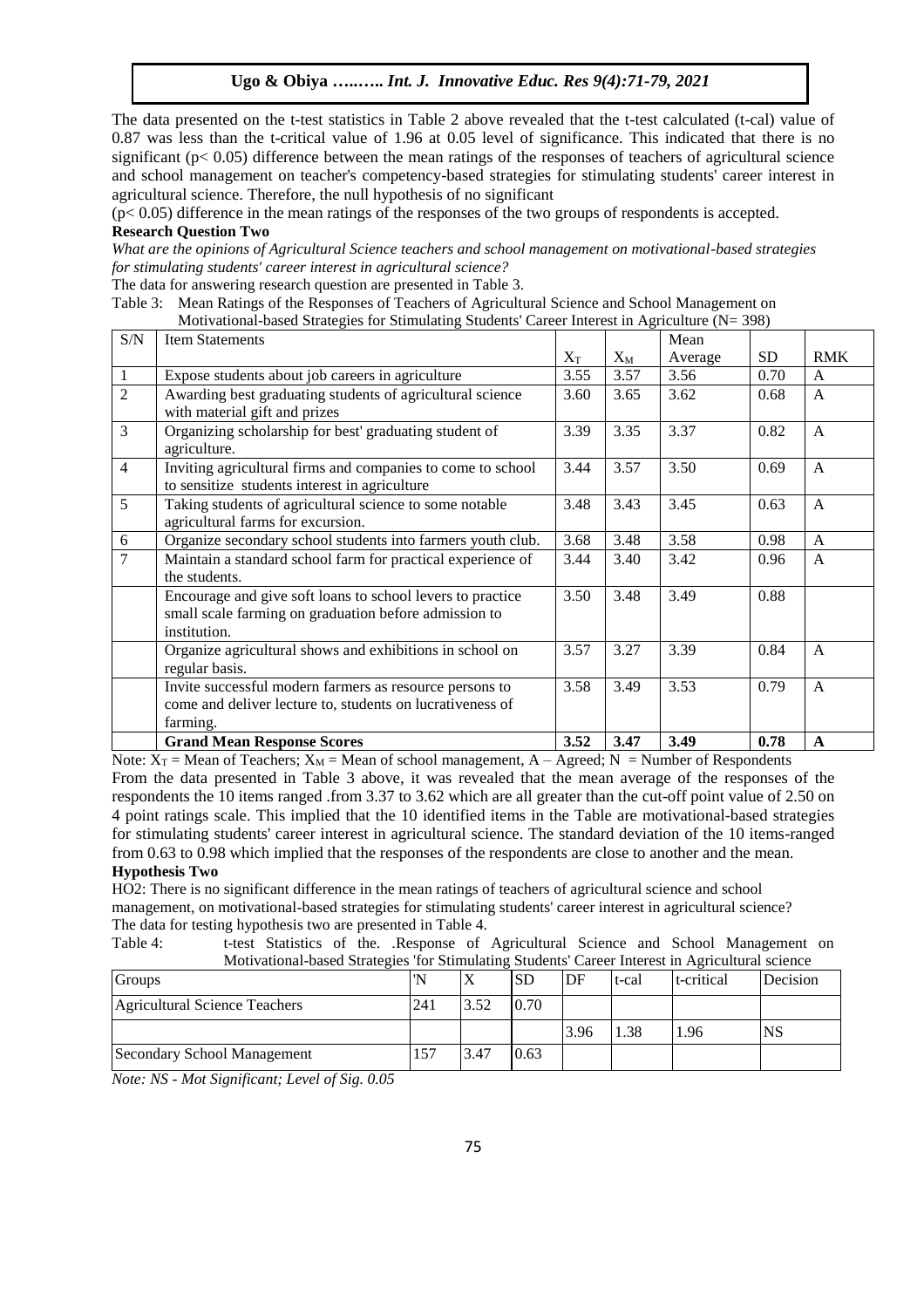The data presented on the t-test statistics in Table 4 above showed that the t-calculated (t-cal) value of 1.38 was less than the t-critical value of 1.96 at 0.05 level of significance. This signified that there is no significant (p<0.05) difference between the mean ratings of the response of teachers of agricultural science and school management on motivational-based strategies for stimulating students' career interest in agricultural science. Hence, the null hypothesis of no significant  $(p<0.05)$  difference in the mean ratings of the responses of the two groups of respondents is accepted.

#### **Research Question Three**

*What are the opinions of Agricultural Science teachers and School management on instructional-based strategies for stimulating students' career interest in agricultural science?*

The data for answering research questions three are presented in Table 5.

## **Table 5: Mean Ratings of the Responses of Teachers of Agricultural Science and School Management on Instructional-based Strategies for Stimulating Students' Career interest in Agriculture.**

| $\ensuremath{\mathrm{S/N}}$ | Item Statements-                                                                                                                  |       |       | Mean              |           |                |
|-----------------------------|-----------------------------------------------------------------------------------------------------------------------------------|-------|-------|-------------------|-----------|----------------|
|                             |                                                                                                                                   | $X_T$ | $X_M$ | Average           | <b>SD</b> | <b>RMK</b>     |
| $\vert$ 1                   | Timely provision of instructional materials and facilities to<br>teachers in the school.                                          | 3.56  | 3.51  | 3.53              | 0.86      | $\mathbf{A}$   |
| $\overline{2}$              | Bringing in successful agropreneurs as resource persons to<br>handle some aspects of instruction, in agricultural science.        | 3.58  | 3.53  | 3.56              | 0.89      | $\overline{A}$ |
| $\overline{3}$              | Adopt the use of student centred instructional strategies for<br>teaching agricultural science.                                   | 2.99  | 2.63  | 2.82              | 0.89      | $\mathbf{A}$   |
| $\overline{4}$              | Provision "of <sup>;</sup> -modern instructional- materials sue ICTs for<br>instructional delivery in agricultural science        | 3.03  | 2.79  | 2.91              | 0.89      | $\mathbf{A}$   |
| $\overline{5}$              | Encourage teachers of agricultural science to use modern<br>instructional materials 'such as ICTs for teaching in 'the<br>school. | 3.56  | 3.50  | $\overline{3.53}$ | 0.93      | $\mathbf{A}$   |
| 6                           | Ensure the effective repair and maintenance of damage<br>instructional facilities in the schools.                                 | 3.71  | 3.40  | 3.56              | 0.73      | $\mathbf{A}$   |
| $\overline{7}$              | Improvising .instructional materials and facilities for<br>.effective teaching in agricultural science.                           | 3.54  | 3.53  | 3.53              | 0.81      | $\mathbf{A}$   |
| $\boldsymbol{8}$            | Invite qualified resource persons in agricultural science for<br>occasional instruction delivery                                  | 2.82  | 2.86  | 2.84              | 0.95      | $\mathbf{A}$   |
| 9                           | Ability to improvise instructional materials for effective<br>teaching and learning of agricultural science.                      | 3.31  | 3.38  | 3.35              | 0.88      | $\overline{A}$ |
| 10.                         | Ensuring adequate quantity of instructional materials in line<br>with the minimum standard.                                       | 3.43  | 3.65  | 3.54              | 0.73      | $\overline{A}$ |
| 11.                         | Stock school library with recommended agricultural science<br>textbooks.                                                          | 3.37  | 3.46  | 3.41              | 0.69      | $\overline{A}$ |
| 12.                         | Provide quality training to teachers on the usage of modern<br>instructional facilities.                                          | 3.60  | 3.63  | 3.61              | 0.62      | $\mathbf{A}$   |
| 13.                         | Stock agricultural science? laboratory with required and<br>specimen                                                              | 3.53  | 3.68  | 3.60              | 0.65      | $\mathbf{A}$   |
| 14.                         | Making classrooms more conducive to stimulate students'<br>interest in learning agriculture.                                      | 3.51  | 3.58  | 3.54              | 0.63      | $\mathbf{A}$   |
| 15.                         | Allocate adequate period of agricultural science lesson on<br>the time table.                                                     | 3.50  | 3.45  | 3.47              | 0.64      | $\mathbf{A}$   |
|                             | <b>Grand Mean Response Scores</b>                                                                                                 | 3.40  | 3.37  | 3.39              | 0.75      | $\mathbf{A}$   |

Note:  $X_T$  = Mean of Teachers;  $X_M$  = Mean of school management, A – Agreed; N = Number of Respondents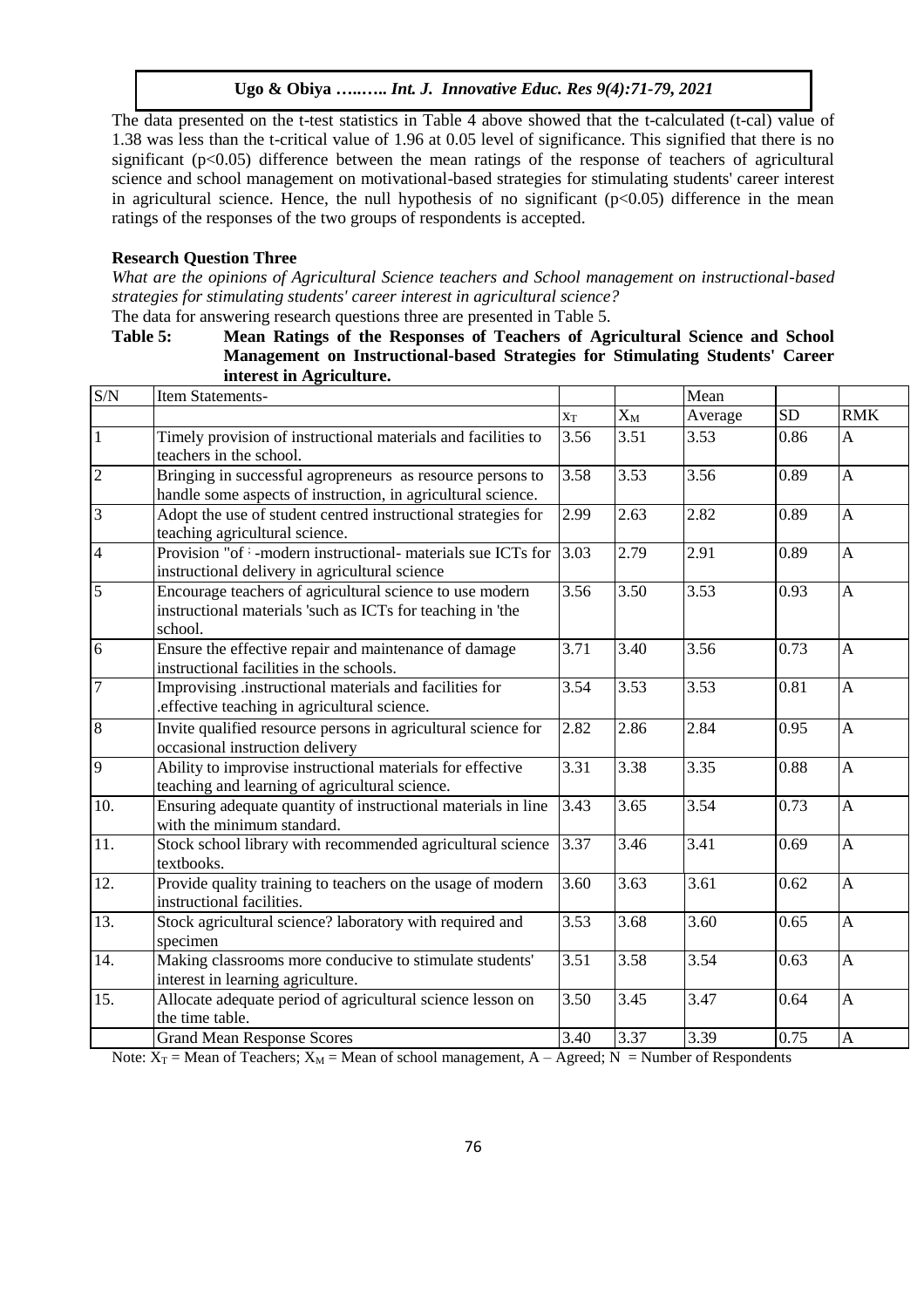The data presented in Table 5 showed that the mean average of the responses of the respondents on the 15 items fable ranged from 12.82 to 360 which are all greater than the cut-off point value of 2.50 on 4 point ratings scale. This indicated that 15 identified items in the Table are teachers' instructional-based strategies for stimulating students' career interest in agricultural science. The standard deviation of the 15 items ranged from 0.62 to 0.95 which implied that responses of the respondents are close to another and the mean.

## **Hypothesis Three**

HO3: There is no significant difference in the mean ratings of teachers of agricultural science and school management on instructional-based for stimulating students' career interest in agricultural science? The data for testing hypothesis three are presented in Table 6.

#### Table 6: t- **test statistics of the Response of Agricultural Science and School Management on Instructional -based Strategies for Stimulating Students<sup>1</sup> ' Career Interest In Agricultural Science Stimulating students' Career Interest in Agricultural Science**

| S/N | Groups                      |     |      | <b>SD</b> | DF  | t-cal | t-critical | Decision  |
|-----|-----------------------------|-----|------|-----------|-----|-------|------------|-----------|
|     | Agric Science Teachers      | 241 | 3.40 | 0.55      |     |       |            |           |
|     |                             |     |      |           | 396 | 097   | 1.96       | <b>NS</b> |
|     | Secondary School Management | 157 | 3.47 | 0.60      |     |       |            |           |

Note:  $NS = Not$  significant, Level of Sign 0.05

The data presented on the t-test statistics in Table 6 above showed that the t-calculated (t-cal) value of 0.97 was less than the t-critical value of 1.96 at 0.05 level of significance. This indicated that there is no significant  $(p<0.05)$  difference between the mean ratings of the responses of teachers of agricultural science and school management on instructional-based strategies for stimulating students' career interest in agricultural science. Therefore, the null hypothesis of no significant  $(p<0.05)$  difference in the mean ratings of the responses of the two groups of respondents is accepted.

## **DISCUSSION OF FINDINGS**

This study identified ,10 teachers' competency-based strategies for stimulating secondary school students' career interest in agricultural science which include having experience in handling instruction in Agricultural science, making agricultural science teachers handle classes according to their level of experience, competency in career counseling to agricultural science student, specification of future job requirements to form the basis for training and developments of teachers, support conferences, workshop and seminars for teachers of Agricultural science to boost their competence and expertise in teaching, demonstrating the required ability and skill to avoid loss of interest by students and teaching with the required competence to increase students' satisfaction in learning agricultural science. This finding corroborated the report of World Bank (2004) that recruitment of quality teachers and in-service or expertise training "of the teachers on professional skills are needed for effective service delivery in their teaching career.

The study identified motivational strategies for stimulating students career interest in agriculture to include; exposing- students about job careers in agriculture, awarding best graduating students of agricultural science with material gifts and prizes, organizing scholarships for best graduating student of agriculture science, taking-students of agricultural science to some notable agricultural farms for excursion; organizing secondary school students into youth farmers club, maintaining a standard school farm for practical experience as well as and organizing agricultural shows and exhibitions in schools on regular basis among others. The findings of this study agreed with that of Agha (2016) who found that motivational strategies such as award of scholarships, exposure of students to work-based learning and industry, material gifts and prizes, excursion and field trips as motivational incentives for stimulating interest for vocational education and agriculture is one.

The findings of this study identified instructional-based strategies for stimulating secondary school students' career interest in agricultural science to include timely provision of modern instructional materials and facilities to teachers and the school, adopting the use of student-centered instructional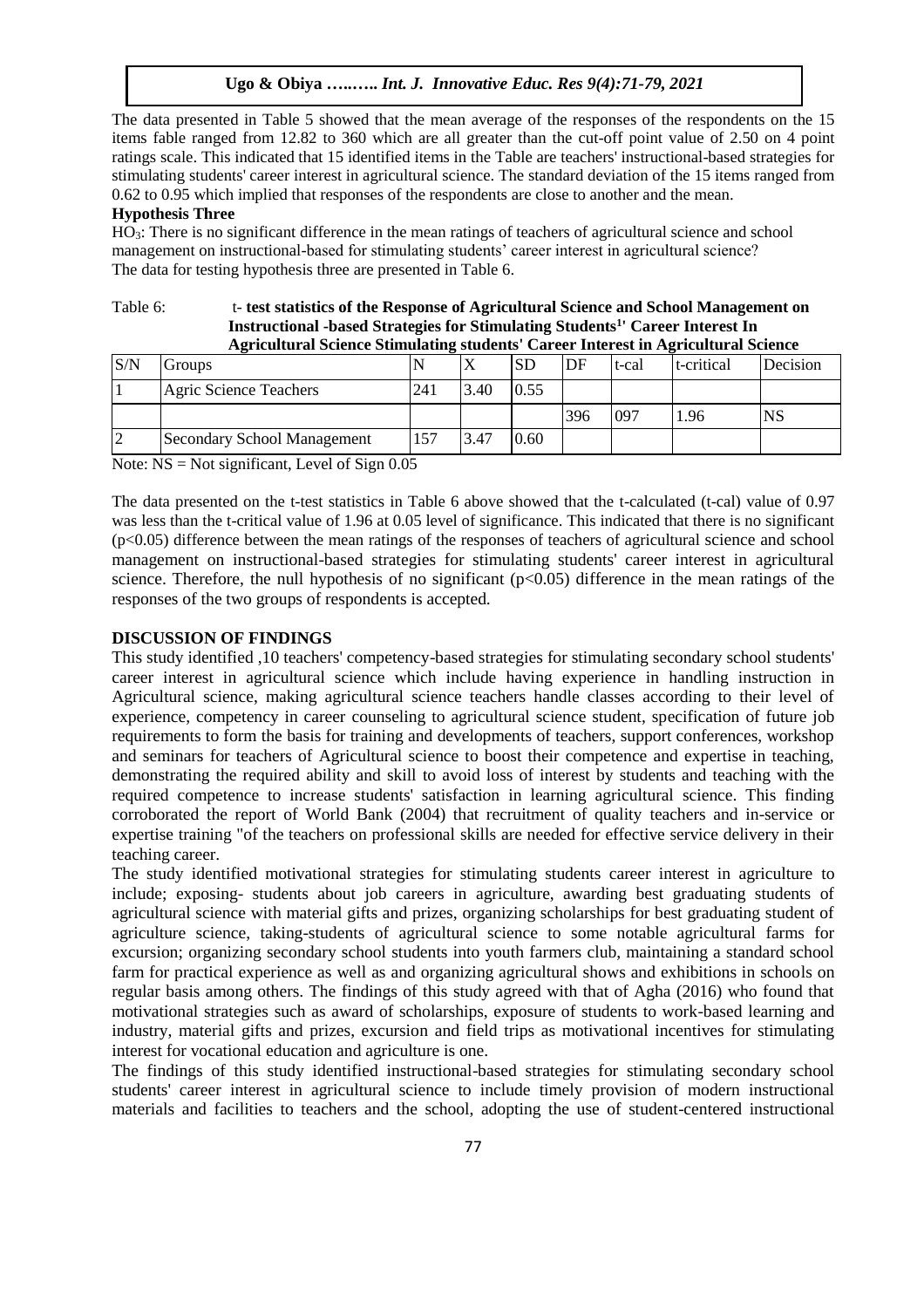materials such as lCTs for instructional delivery in agricultural science, ensuring effective repair and maintenance of-damage instructional-facilities in the schools, improving instructional materials and facilities for effective teaching agricultural science, invitation of qualified resource persons in agricultural science for occasional institutional delivery, ability to improve instructional materials for effective teaching and learning of agricultural science-and stock school library with recommended agricultural science text books. The findings of this study supported Ajayi (2009) who opined that strategies for improving career Interest of students in vocational and education is through technology improved teaching arid leaning, supporting technology integration into curriculum, instruction, and assessment, necessary technology and steps to increase accessibility to this technology, professional development needs and, adopting modern instructional strategies for teaching.

## **CONCLUSION**

Agricultural science at the secondary school level is a pre-vocational skill-based subject which inculcates sellable skills in the recipients. Effective teaching and learning of Agricultural science has the potentials of promoting agropreneurship and increased employment generation among the youths in Nigeria. Since, it could lead to the acquisition of skills for identifying viable investment opportunities in crop, livestock, agro-processing, agro-forestry, agricultural storage and marketing. This study therefore investigated the strategies for stimulating students' career interest in agricultural science in secondary schools for possible enrolment in agricultural disciplines in Tertiary institutions for increased human capital in agricultural sector of the Nigerian economy. Based on the data collected and analyzed, the study identified 10 teachers' competency-based strategies, 10 motivational-based strategies and 15 instructional-based strategies for stimulating students' career interest in agriculture in Bayelsa State. The result of the hypothesis showed that, there is no significant differences in the mean ratings of the responses of agricultural science teachers and schools management on 28 out of the 35 identified strategies for stimulating students' career interest in agricultural science, whereas there were significant differences on the mean ratings of the two groups of respondents on the remaining 7 strategies.

## **RECOMMENDATIONS**

Based on the findings of the study, the following recommendations were made:

- i. Competent and professional teachers of agriculture should be recruited and allowed to take agriculture science instructions in secondary schools. This is because, by their professional training arid orientation, they are in better positions of stimulating students in developing more career interest in agriculture.
- ii. Teachers should be made to adhere strictly to interactive and student-centered instructional strategies to stimulate students' career interest in agriculture.
- iii. There, should be provision of motivational incentives to both teachers and students of agriculture in order to stimulate the interest of younger ones to take to agriculture.

#### **REFERENCES**

- Afro, B. C. (1999) The impact of the Navrongo community health and family planning project. Paper presented at the Annual Meetings of the Population Angeles, California 23-25
- Agha, A.C. (2016).' Motivational incentives for stimulating students interest in vocational education in Nigeria. Journal of Education and Practice, 7(3): 339-354.
- Ajayi, J.O. (2009). Modern instructional strategies for encouraging learning in students, Journal of Education and Modern Practice, 9(2):144-160.
- Akinboye, D. (1998). Science and technology education in Africa: Focus on seven Sub-Saharan countries. Lagos: University of Lagos Press.
- Baba, E.Y. (2016). Emerging challenges in the teaching and learning of Agricultural Science in secondary schools in Olamabor Local Government Area of Kogi State. An Unpublished Project submitted to Department of Vocational Teacher Education, University .of Nigeria, Nsukka